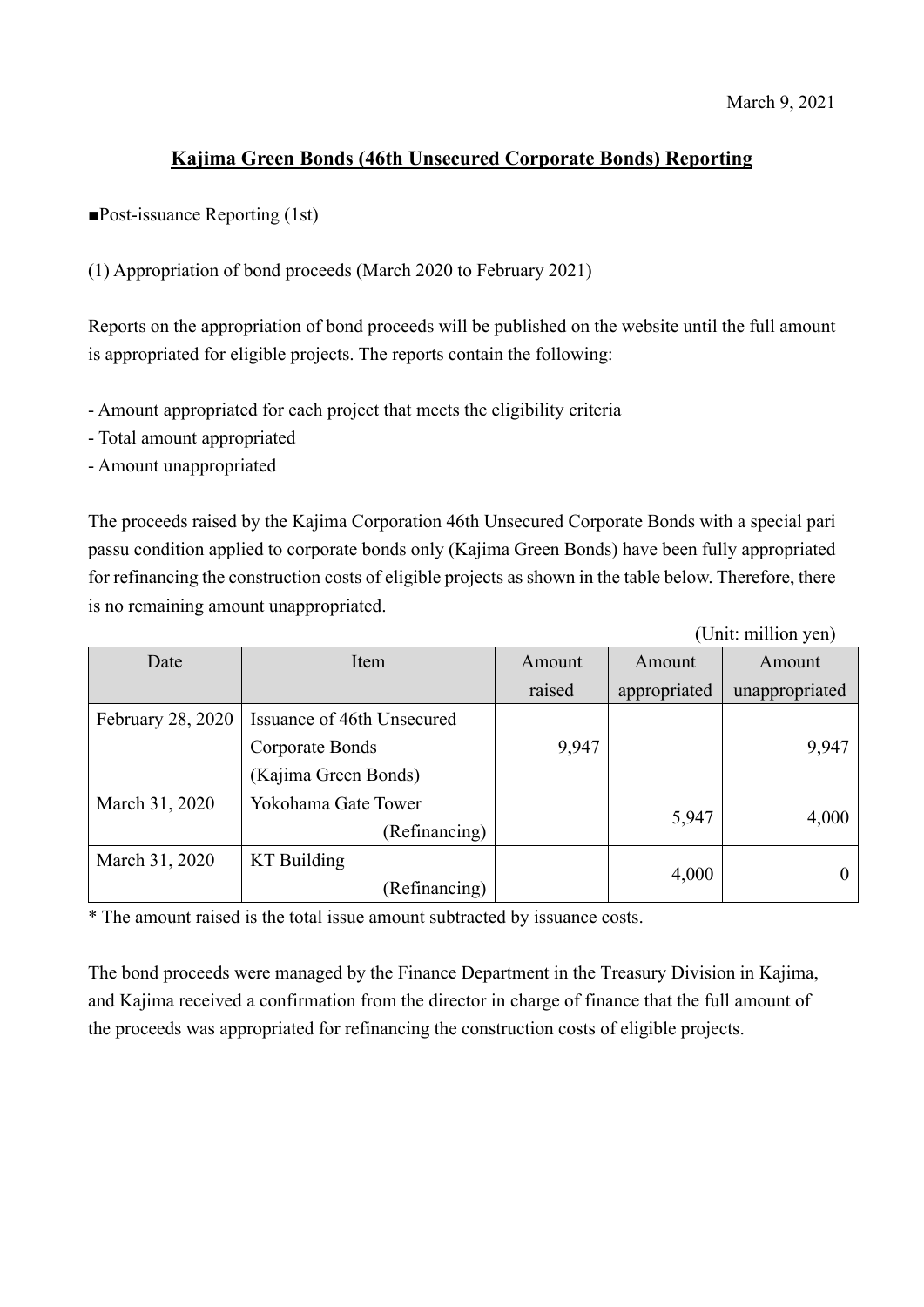## (2) Environmental impact (period covered: March 2020 to February 2021)

| Project                                | Yokohama Gate Tower                                                           |                           |  |
|----------------------------------------|-------------------------------------------------------------------------------|---------------------------|--|
| Project overview                       | Please refer to "Overview of the Green Project" on our website                |                           |  |
|                                        | https://www.kajima.co.jp/english/ir/grading/greenbond/index.html#anc_yokohama |                           |  |
| Type and level of<br>the certification | CASBEE Yokohama                                                               | Class A (self-assessment) |  |
| Usage                                  | Power usage                                                                   | kwh                       |  |
|                                        | Water usage                                                                   | m <sup>3</sup>            |  |
|                                        | Gas usage                                                                     | m <sup>3</sup>            |  |
|                                        | CO <sub>2</sub> emissions                                                     | $t - CO2$                 |  |
|                                        | Reduction in CO <sub>2</sub><br>emissions                                     | $t - CO2$                 |  |

\*The usage data for Yokohama Gate Tower is not available as the construction of the building was not completed as of February 2021.

| Project           | KT Building                                                             |                                     |  |
|-------------------|-------------------------------------------------------------------------|-------------------------------------|--|
| Project overview  | Please refer to "Overview of the Green Project" on our website          |                                     |  |
|                   | https://www.kajima.co.jp/english/ir/grading/greenbond/index.html#anc kt |                                     |  |
| Type and level of | <b>CASBEE</b>                                                           | Class S (third-party certification) |  |
| the certification | <b>BELS</b>                                                             | ☆☆☆☆☆ (third-party certification)   |  |
| Usage             | Power usage                                                             | 1,236,050 kwh                       |  |
|                   | Water usage                                                             | $6,290 \text{ m}^3$                 |  |
|                   | Gas usage                                                               | m <sup>3</sup><br>$\theta$          |  |
|                   | CO <sub>2</sub> emissions                                               | 564.875 $t - CO2$                   |  |
|                   | Reduction in CO <sub>2</sub>                                            | $667.258$ t - $CO2$                 |  |
|                   | emissions                                                               |                                     |  |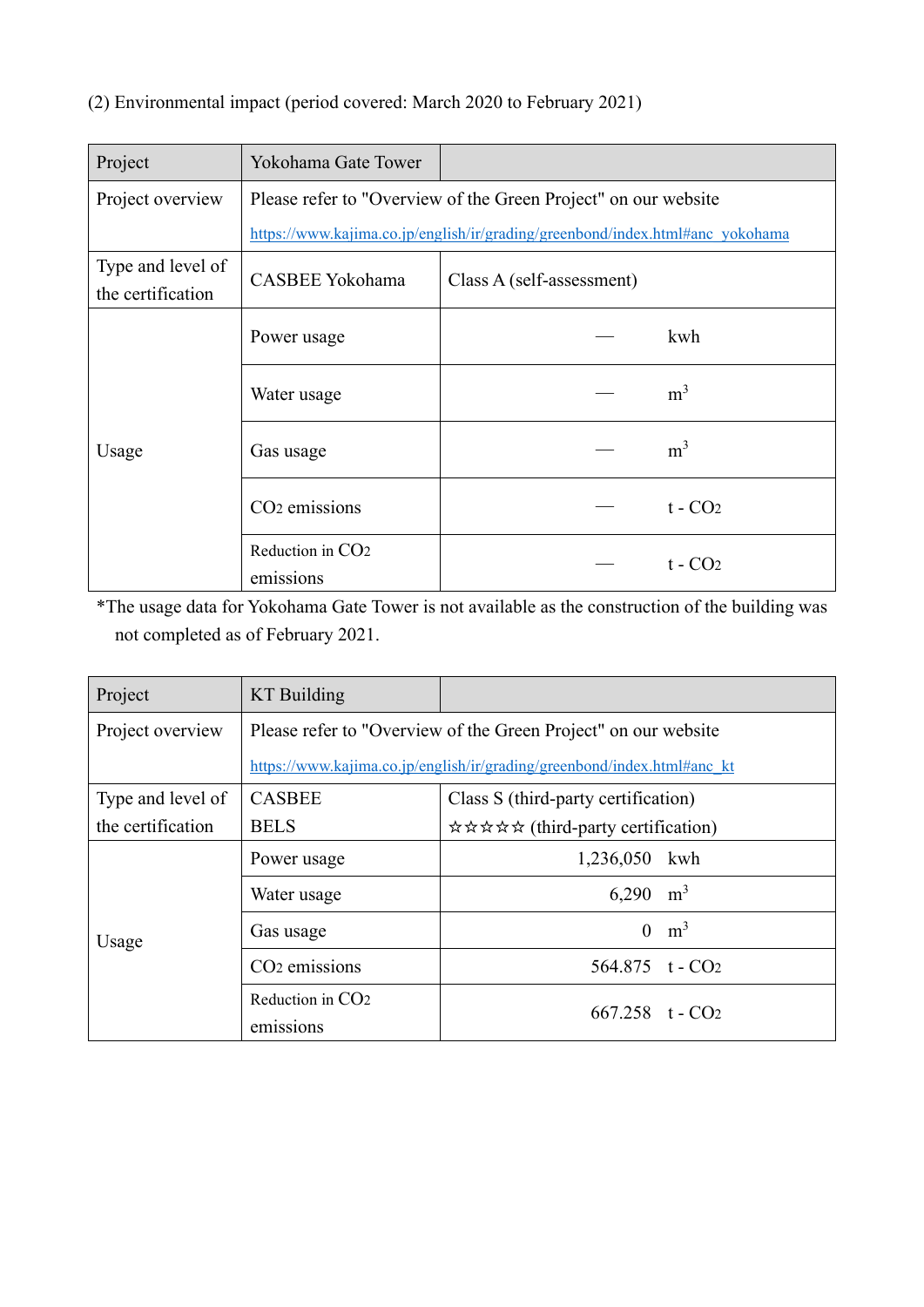## ■Progress on Environmental Targets (FY2018 to FY2020)

Kajima has set environmental targets for FY2018 to 2020 in order to operate environmental management systems that are compliant with ISO 14001. We annually publish results for the environmental targets as shown below on our website, including eligible projects reported in this document.

For details on progress on annual targets, please refer to our website below.

[FY2018 results]

[https://www.kajima.co.jp/english/sustainability/data/pdf/data\\_report2019.pdf](https://www.kajima.co.jp/english/sustainability/data/pdf/data_report2019.pdf)

Our website > Sustainability > Environment > Environmental Data> See Three-Year Targets and FY2018 Results on p. 3 of "Environmental Data 2019"

## [FY2019 results]

[https://www.kajima.co.jp/english/sustainability/data/pdf/data\\_report2020.pdf](https://www.kajima.co.jp/english/sustainability/data/pdf/data_report2020.pdf)

Our website > Sustainability > Environment > Environmental Data> See Three-Year Targets and FY2019 Results on p. 3 of "Environmental Data 2020"

[FY2020 results]

To be published around fall 2021

| Three-year $(FY2018-2020)$ targets |                                                                         |                                                                      |
|------------------------------------|-------------------------------------------------------------------------|----------------------------------------------------------------------|
|                                    | Construction                                                            | Reduce CO <sub>2</sub> emissions per unit of sales by 8% compared to |
|                                    |                                                                         | fiscal 2013                                                          |
| Lower CO <sub>2</sub> Emissions    |                                                                         | Secure conformance with SEQDC mandatory standards in                 |
|                                    | Design                                                                  | the Building Energy Efficiency Act                                   |
|                                    |                                                                         | Become an industry leader in reducing CO2 emissions                  |
|                                    | Construction                                                            | Less than 3% final waste disposal including sludge                   |
| Recycle Resources                  | Design                                                                  | Implement green procurement                                          |
|                                    |                                                                         | Design buildings with a longer life                                  |
|                                    |                                                                         | Implement outstanding biodiversity projects                          |
| Harmoniously Co-                   |                                                                         | Reduce the impact of construction on the natural                     |
| Existing with Nature               |                                                                         | environment (particularly through management of hazardous            |
|                                    |                                                                         | materials and polluted water)                                        |
| <b>Common Foundation</b>           | Implement R&D and promote technologies and services that support Triple |                                                                      |
| Initiative Areas                   | Zero 2050 objectives                                                    |                                                                      |